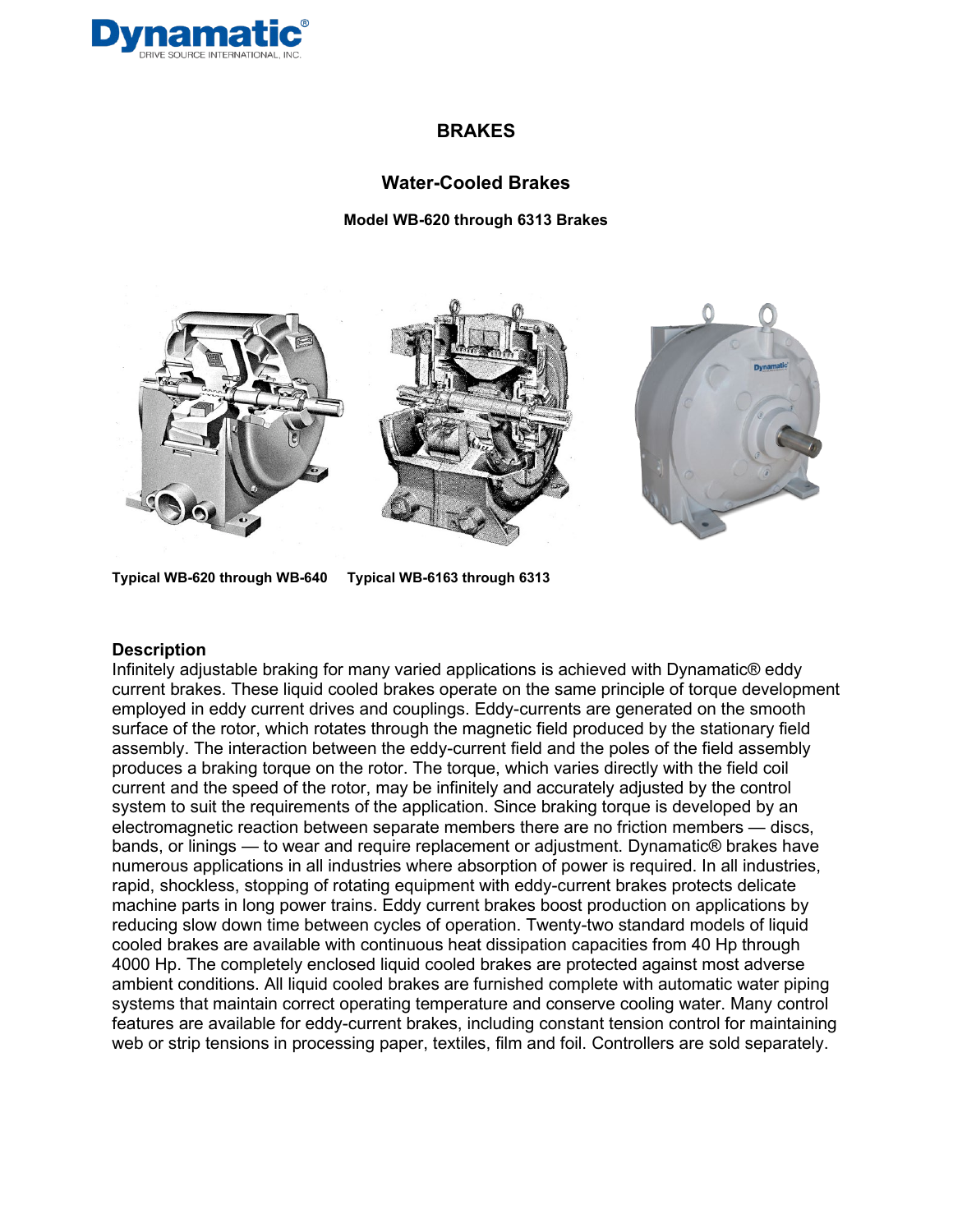

## **Water-Cooled Brakes**

## **Model WB-620 through 6313 Brakes**

| <b>Maximum Speed RPM</b> | <b>Sales Part Number</b><br>WВ                                                                                                                                                   |  |  |  |  |  |
|--------------------------|----------------------------------------------------------------------------------------------------------------------------------------------------------------------------------|--|--|--|--|--|
| 1800                     | WC-620-02                                                                                                                                                                        |  |  |  |  |  |
| 5000                     | WC-620-03                                                                                                                                                                        |  |  |  |  |  |
| 1800                     | WC-630-02                                                                                                                                                                        |  |  |  |  |  |
| 4400                     | WC-630-03                                                                                                                                                                        |  |  |  |  |  |
| 1800                     | WC-640-02                                                                                                                                                                        |  |  |  |  |  |
| 4400                     | WC-640-03                                                                                                                                                                        |  |  |  |  |  |
| 3450                     | WC-006163-0002<br>WC-006164-0002<br>WC-006165-0002                                                                                                                               |  |  |  |  |  |
| 2600                     | WC-006172-0002<br>WC-006173-0002<br>WC-006192-0002<br>WC-006193-0002<br>WC-006212-0002<br>WC-006213-0002<br>WC-006232-0002<br>WC-006233-0002<br>WC-006252-0002<br>WC-006253-0002 |  |  |  |  |  |
| 2300                     |                                                                                                                                                                                  |  |  |  |  |  |
| 2050                     |                                                                                                                                                                                  |  |  |  |  |  |
| 1650                     |                                                                                                                                                                                  |  |  |  |  |  |
| 1650                     |                                                                                                                                                                                  |  |  |  |  |  |
| 725                      | WC-006272-0002<br>WC-006273-0002                                                                                                                                                 |  |  |  |  |  |
| 600                      | WC-006292-0002<br>WC-006293-0002                                                                                                                                                 |  |  |  |  |  |
| 500                      | WC-006312-0002<br>WC-006313-0002                                                                                                                                                 |  |  |  |  |  |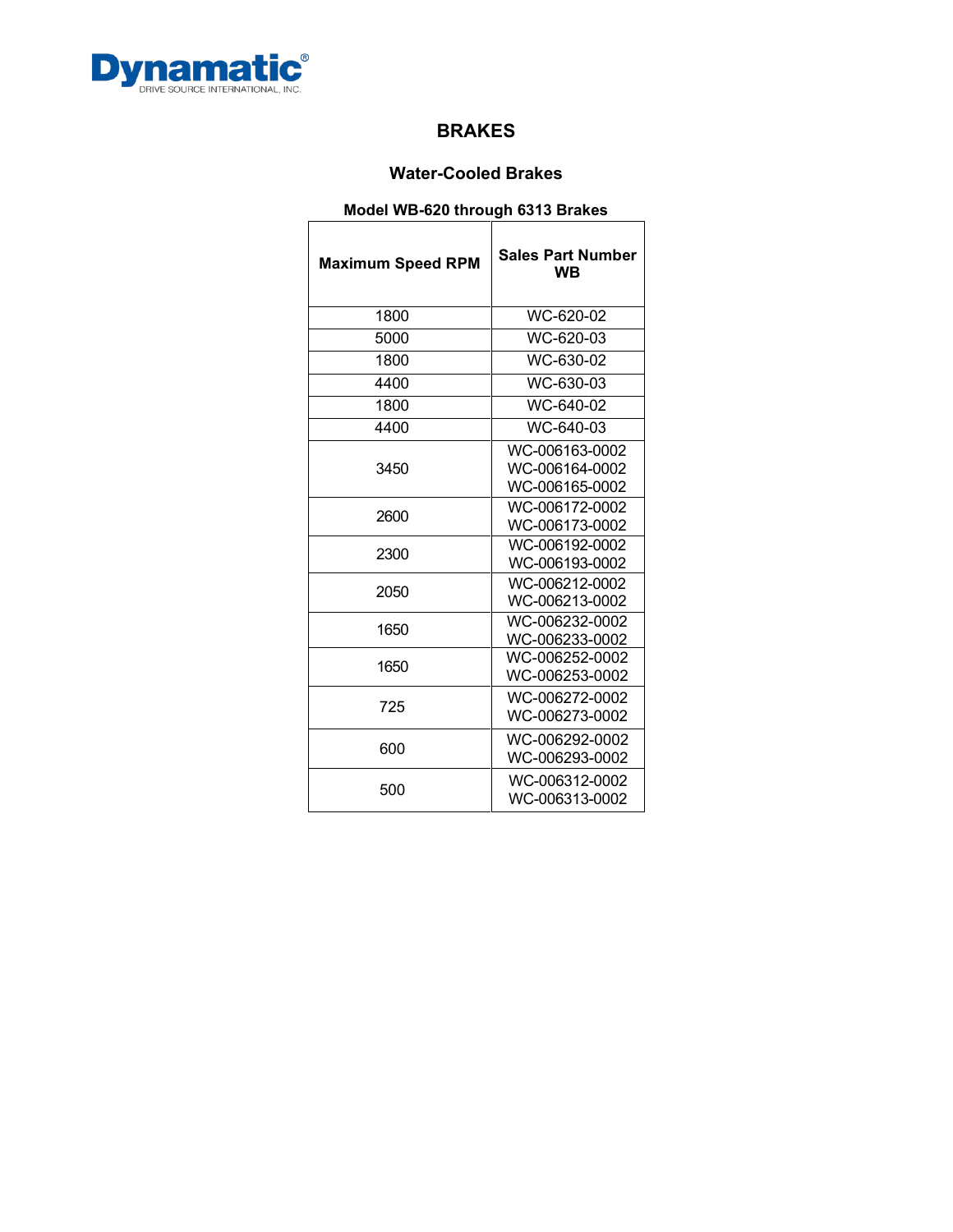

### **Water-Cooled Brakes**

### **Ratings, Models WB-620 through WB-6313**

| Model                | Torque (Lbs. Ft.)      |                      |                      |                      |                      | Speed RPM                |                              |                          | Therm.                  | WK <sup>2</sup> | Con-            | Size                                            | Approx.                 |
|----------------------|------------------------|----------------------|----------------------|----------------------|----------------------|--------------------------|------------------------------|--------------------------|-------------------------|-----------------|-----------------|-------------------------------------------------|-------------------------|
| WB-                  | @<br>100<br><b>RPM</b> | @ 200<br><b>RPM</b>  | @.500<br><b>RPM</b>  | @ 900<br><b>RPM</b>  | Peak                 | Max.<br>RPM <sup>1</sup> | Normal<br>Max.<br><b>RPM</b> | Therm.<br>Limit<br>Speed | Cap.<br>HP <sup>2</sup> | Lb. Ft.<br>Sq.  | troller<br>Size | Supply<br>Line <sup>3</sup>                     | Ship.<br>Weight<br>Lbs. |
| 620<br>630<br>640    | 60<br>150<br>250       | 80<br>200<br>330     | 105<br>210<br>390    | 125<br>215<br>380    | 130<br>225<br>400    | 5000<br>4400<br>4400     | 1800<br>1800<br>1800         | 1600<br>1400<br>1310     | 40<br>60<br>100         | 8.5<br>14<br>30 | $\overline{2}$  | $\frac{1}{2}$<br>$\frac{1}{2}$<br>$\frac{3}{4}$ | 276<br>391<br>535       |
| 6163<br>6164<br>6165 | 710<br>920<br>1150     | 1175<br>1525<br>1700 | 1750<br>2225<br>2425 | 2000<br>2400<br>2650 | 2100<br>2400<br>2650 | 4675                     | 3450                         | 1700<br>1400<br>1400     | 625                     | 82              | 3<br>4<br>4     | $1\frac{1}{2}$                                  | 1650                    |
| 6172<br>6173         | 1275<br>1540           | 1900<br>2300         | 2600<br>3400         | 2800<br>3150         | 2800<br>3500         | 3900                     | 2600                         | 1500<br>1500             | 750                     | 116             | 4               | 2                                               | 2600                    |
| 6192<br>6193         | 1800<br>2300           | 2750<br>3500         | 3900<br>5100         | 4375<br>4800         | 4400<br>5200         | 3500                     | 2300                         | 1050<br>1000             | 900                     | 175             | 4               | 2                                               | 3400                    |
| 6212<br>6213         | 3375<br>4225           | 4850<br>6000         | 6900<br>8100         | 7500<br>8100         | 7500<br>8700         | 3100                     | 2050                         | 950<br>850               | 1350                    | 277             | 7               | $2\frac{1}{2}$                                  | 4500                    |
| 6232<br>6233         | 5050<br>6300           | 6900<br>8500         | 9100<br>10500        | 9500<br>10100        | 9600<br>10700        | 2500                     | 1650                         | 800<br>720               | 1450                    | 538             | 8               | $2\frac{1}{2}$                                  | 7400                    |
| 6252<br>6253         | 9200<br>11700          | 11700<br>14500       | 13200<br>14900       | 12900<br>11700       | 13200<br>15300       | 2500                     | 1650                         | 800<br>900               | 2000                    | 824             | 8               | 3                                               | 8350                    |
| 6272<br>6273         | 18500<br>20000         | 20500<br>23000       | 20500<br>21500       | 19000<br>17000       | 21000<br>23000       | 1800                     | 725                          | 500<br>580               | 2250                    | 2300            | 9               | 3                                               | 13500                   |
| 6292<br>6293         | 30000<br>34500         | 30000<br>37500       | 31500<br>36100       | 29000<br>32000       | 32000<br>37500       | 1500                     | 600                          | 500<br>450               | 3000                    | 4715            | 9               | $3\frac{1}{2}$                                  | 20500                   |
| 6312<br>6313         | 46000<br>51000         | 47000<br>54000       | 45700<br>52000       | 44500<br>47000       | 47000<br>55000       | 1300                     | 500                          | 450<br>400               | 4000                    | 9350            | 10              | 4                                               | 27500                   |

### **Ratings, Models WB-620 through WB-6313**

| Model<br>WB- | <b>Output End Overhung Loads</b><br>(Lbs.) at RPM of: <sup>4</sup> |      |      |      |  |  |  |  |
|--------------|--------------------------------------------------------------------|------|------|------|--|--|--|--|
|              | 900                                                                | 1200 | 1800 | 3600 |  |  |  |  |
| 620          | 495                                                                | 440  | 390  | 310  |  |  |  |  |
| 630          | 960                                                                | 870  | 755  | 600  |  |  |  |  |
| 640          | 965                                                                | 880  | 765  | 600  |  |  |  |  |
| 6163         |                                                                    |      |      |      |  |  |  |  |
| 6164         | 1430                                                               | 1295 | 1125 | 860  |  |  |  |  |
| 6165         |                                                                    |      |      |      |  |  |  |  |
| 6172         | 2145                                                               | 1945 | 1680 | 1285 |  |  |  |  |
| 6173         |                                                                    |      |      |      |  |  |  |  |
| 6192         | 2490                                                               | 2260 | 1950 |      |  |  |  |  |
| 6193         |                                                                    |      |      |      |  |  |  |  |
| 6212         | 3010                                                               | 2715 | 2330 |      |  |  |  |  |
| 6213         |                                                                    |      |      |      |  |  |  |  |
| 6232         |                                                                    |      |      |      |  |  |  |  |
| 6233         |                                                                    |      |      |      |  |  |  |  |
| 6252         |                                                                    |      |      |      |  |  |  |  |
| 6253         | These units for direct coupling only.<br>Do not belt.              |      |      |      |  |  |  |  |
| 6272         |                                                                    |      |      |      |  |  |  |  |
| 6273         |                                                                    |      |      |      |  |  |  |  |
| 6292         |                                                                    |      |      |      |  |  |  |  |
| 6293         |                                                                    |      |      |      |  |  |  |  |
| 6312         |                                                                    |      |      |      |  |  |  |  |
| 6313         |                                                                    |      |      |      |  |  |  |  |

#### **Notes:**

- Models WB-6163 and larger are supplied with oil lubricated bearings at these speeds.
- Thermal Hp absorption capacity is shown in this column. When selecting a brake for an application, check the maximum required absorption with this formula: HP + RPM X Torque divided by 5252. Then compare the value given in the above table with the maximum Hp to be absorbed at any point in the operating range of the brake.
- This column shows the diameter of the coolant supply line in inches.
- These figures are maximum allowable at tie center of a standard shaft keyway and in a downward direction for standard units.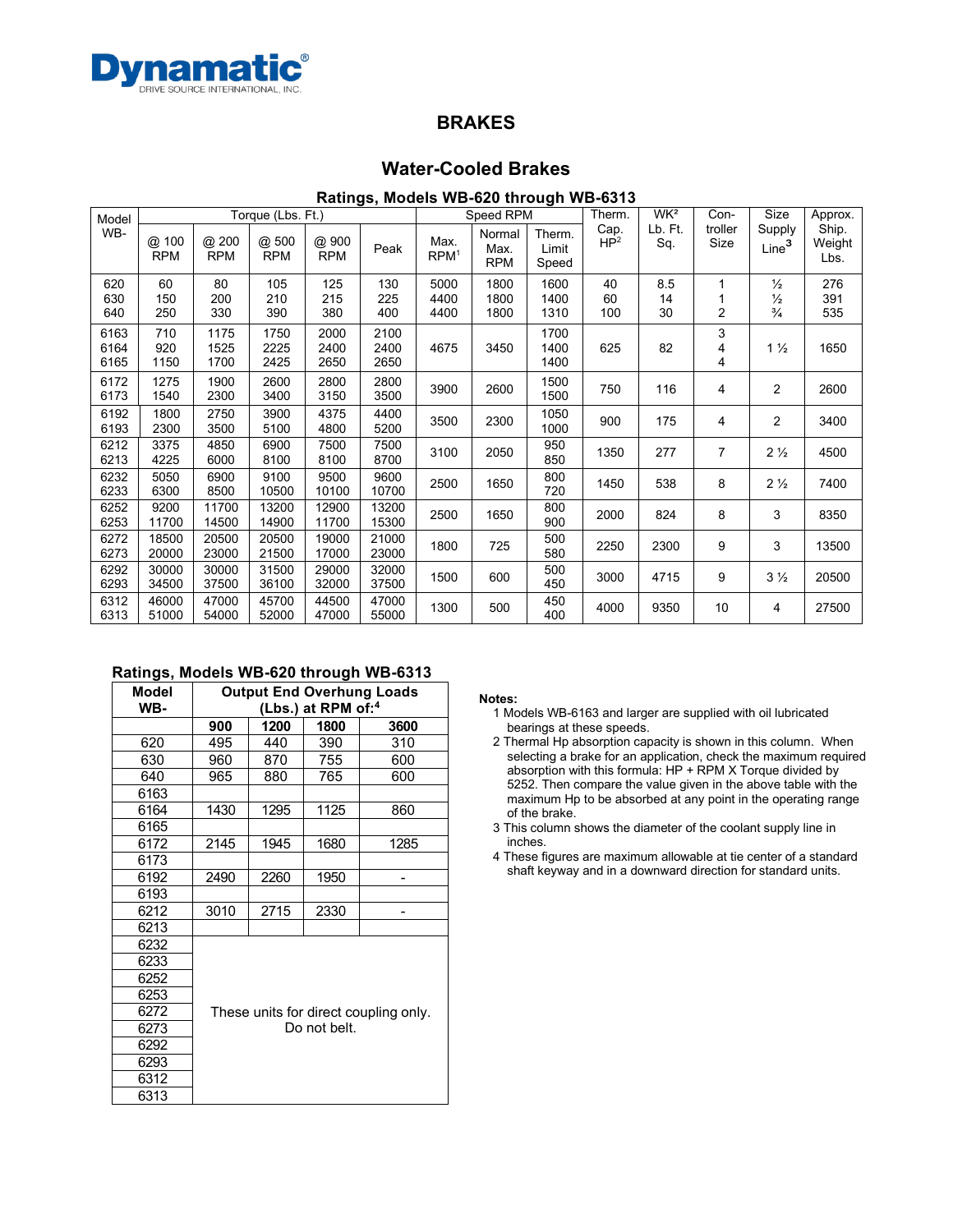



**Model WB- <sup>A</sup> <sup>B</sup> <sup>C</sup> <sup>D</sup> <sup>E</sup> <sup>F</sup> <sup>H</sup> <sup>N</sup> <sup>O</sup> <sup>T</sup> <sup>U</sup> Print Number** 6163 6164 6165 25.00 | 20.00 | 31.25 | 13.50 | 10.50 | 8.75 | 1.00 | 5.06 | 26.22 | 4.50 | 2.25 C54342/B 6172<br>6173 <sup>6173</sup> 28.00 21.50 33.00 14.50 12.00 9.50 1.12 5.62 29.31 4.75 3.00 6192<br>6193 <sup>6193</sup> 30.00 22.00 33.88 17.25 13.00 9.50 1.12 4.88 34.00 5.00 3.38 6212<br>6213 6212 3200 27.12 40.88 17.25 14.00 12.06 1.12 5.88 34.25 5.50 3.75 6232<br>6233 <sup>6233</sup> 40.00 36.00 50.00 22.00 17.00 16.00 1.25 7.18 42.12 6.50 4.38  $\frac{6252}{6252}$  40.00 42.00 56.50 24.00 42.00 4.000 4.25 7.44 44.12 6.75 4.50 6254343/F <sup>6253</sup> 40.00 42.00 56.50 24.00 17.00 19.00 1.25 7.44 44.12 6.75 4.50 6272  $6273$  | 48.00 | 48.00 | 65.50 | 29.00 | 20.50 | 21.50 | 1.44 | 7.50 | 53.12 | 7.50 | 5.00 C56515/D 6292<br>6293 <sup>6293</sup> 56.00 54.00 72.50 33.00 24.00 24.00 1.44 9.38 61.00 9.00 6.00 6312<br>6313  $\frac{6312}{6313}$  | 62.00 | 65.00 | 88.75 | 37.00 | 26.00 | 28.00 | 1.62 | 15.00 | 68.25 | 13.50 | 7.00

### **Dimensions - Inches**